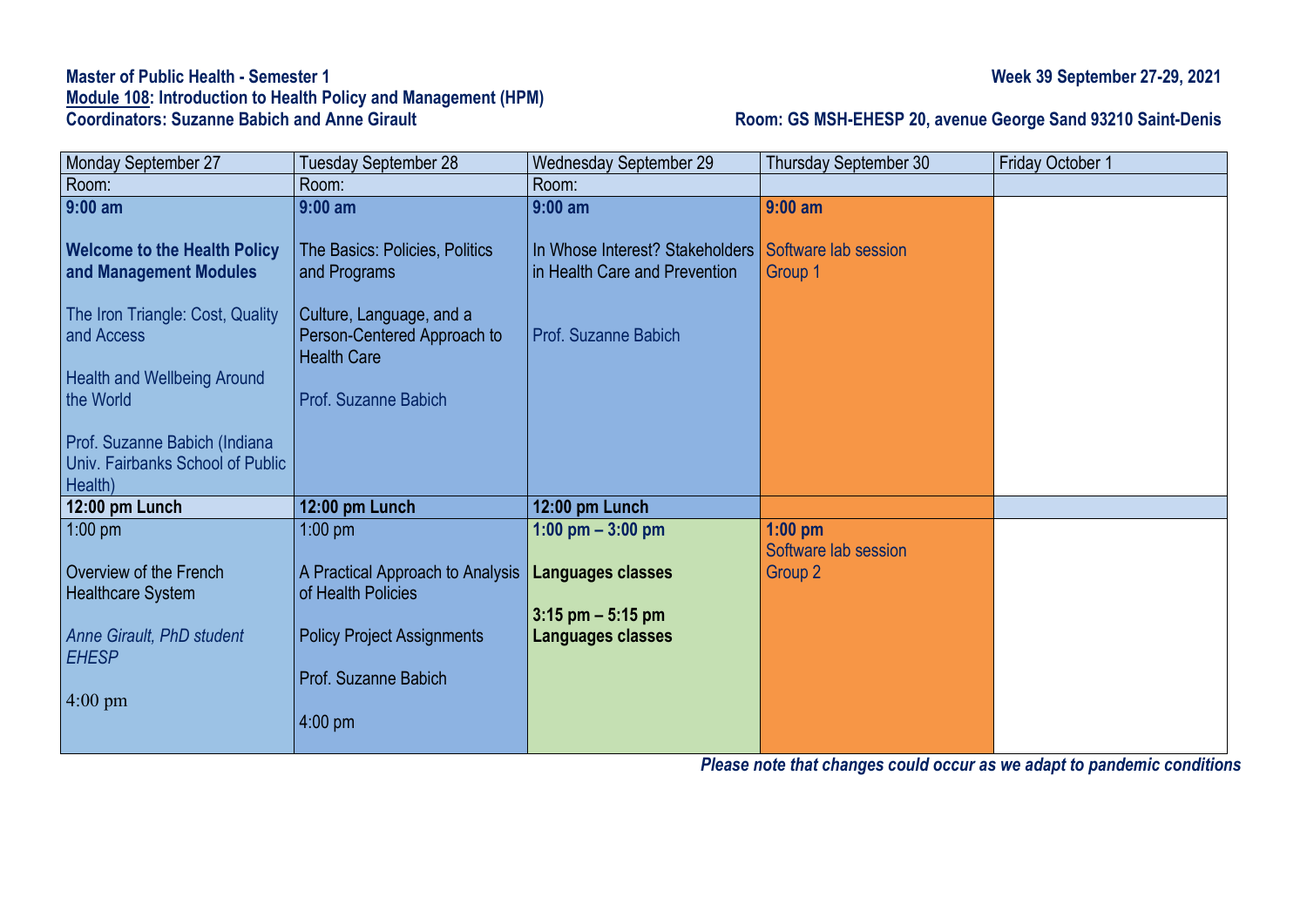# **Master of Public Health - Semester 1 Week 44 November 2-4, 2021 Module 108: Introduction to Health Policy and Management (HPM)**

### **Room: GS MSH-EHESP 20, avenue George Sand 93210 Saint-Denis**

| Monday November 1           | <b>Tuesday November 2</b>                                                   | <b>Wednesday November 3</b>                                                                    | <b>Thursday November 4</b>                   | Friday November 5 |
|-----------------------------|-----------------------------------------------------------------------------|------------------------------------------------------------------------------------------------|----------------------------------------------|-------------------|
| Room:                       | Room:                                                                       | Room:                                                                                          |                                              |                   |
| $9:00$ am                   | $9:00$ am                                                                   | $9:00$ am                                                                                      | $9:00$ am                                    |                   |
| HOLIDAY                     | <b>Health Care Quality</b><br>Prof. Suzanne Babich (Indiana<br>Univ.)       | <b>Communication for Health</b><br><b>Managers: Effective Advocacy</b><br>Prof. Suzanne Babich | Software lab session<br>Group 1              |                   |
| 12:00 pm Lunch              | 12:00 pm Lunch                                                              | 12:00 pm Lunch                                                                                 |                                              |                   |
| $1:00$ pm<br><b>HOLIDAY</b> | $1:00$ pm<br><b>Communication for Health</b><br>Managers: Role of the Media | $1:00$ pm<br>Ethical leadership for health<br>Prof. Odessa Dariel (EHESP)                      | $1:00$ pm<br>Software lab session<br>Group 2 |                   |
|                             | Prof. Suzanne Babich (Indiana<br>Univ.)<br>$4:00 \text{ pm}$                | $4:00$ pm                                                                                      |                                              |                   |

**ROOM GS= Large Room Rez-de Chaussée /Ground Floor PS: Petite Salle Rez-de – Chaussée/Ground Floor**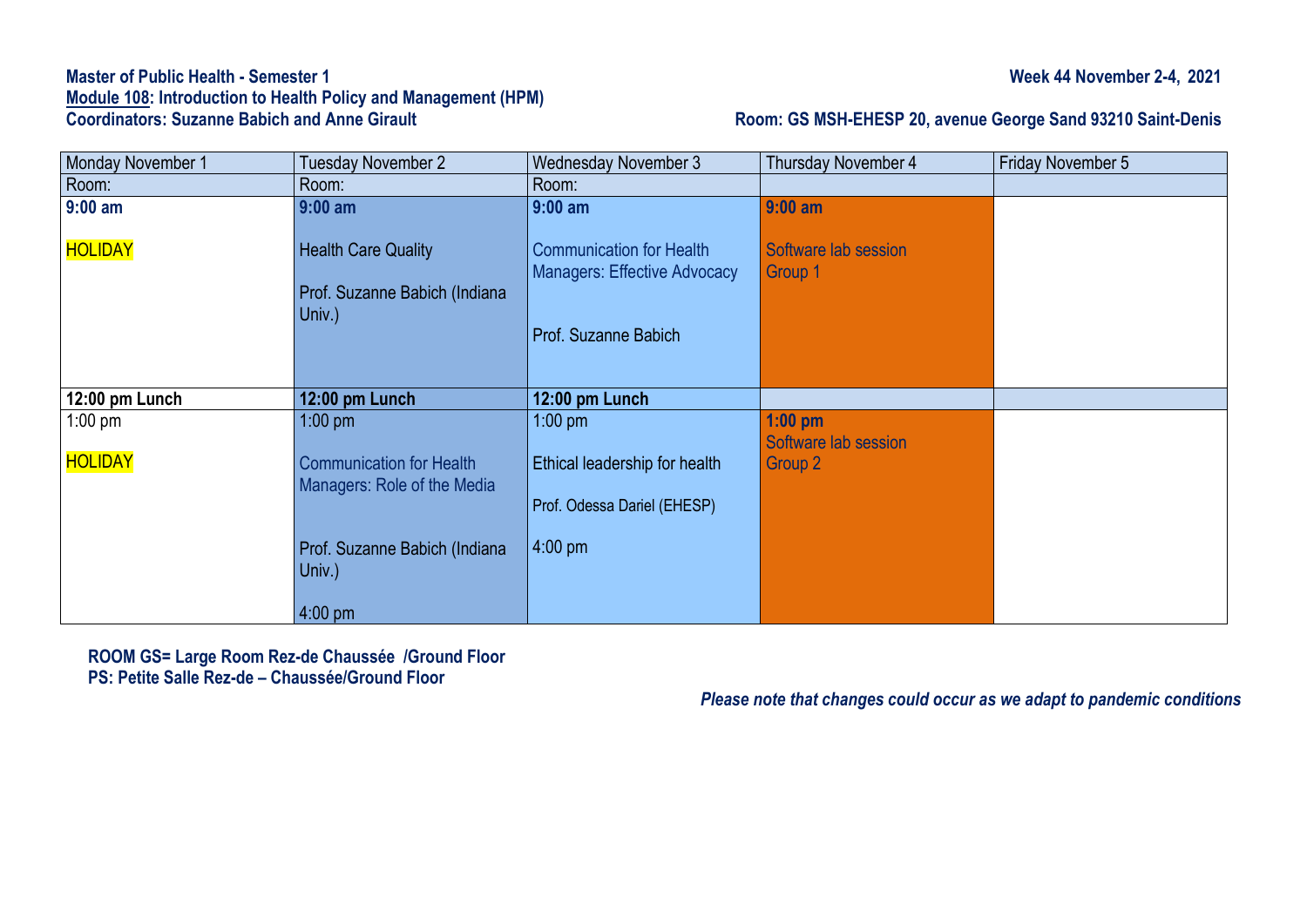# **Master of Public Health - Semester 2** Week 48 November 29-December 2, 2021 **Module 109: Introduction to Health policy and Management (HPM)**

### **Coordinators: Suzanne Babich and Anne Girault Room: GS MSH-EHESP 20, avenue George Sand 93210 Saint-Denis**

| Monday November 29               | Tuesday November 30            | <b>Wednesday December 1</b>     | Thursday December 2  | <b>Friday December 3</b> |
|----------------------------------|--------------------------------|---------------------------------|----------------------|--------------------------|
| Room:                            | Room:                          | Room:                           |                      |                          |
| $9:00$ am                        | $9:00$ am                      | $9:00$ am                       | $9:00$ am            |                          |
| Financing and organization of    | Financing and organization of  | <b>Health Policy Group Work</b> | Software lab session |                          |
| health systems in LMIC settings  | health systems in upper income |                                 | Group 1              |                          |
|                                  | countries                      | <b>Anne Girault</b>             | <b>STATA</b>         |                          |
| Prof. Mohammad Abu-Zaineh        |                                | <b>Marine Ray</b>               |                      |                          |
| <b>Aix-Marseilles University</b> | Prof. Gael Coron (EHESP)       | <b>Odessa Dariel</b>            |                      |                          |
|                                  |                                |                                 |                      |                          |
| 12:00 pm Lunch                   | 12:00 pm Lunch                 | 12:00 pm Lunch                  | 12:00 pm Lunch       |                          |
|                                  |                                |                                 | $1:00$ pm            |                          |
| Financing and organization of    | Financing and organization of  | 1:00 pm $-$ 3:00 pm             |                      |                          |
| health systems in LMIC settings  | health systems in upper income | Languages classes               | Software lab session |                          |
|                                  | countries                      |                                 | Group 2              |                          |
| Prof. Mohammad Abu-Zaineh        |                                | $3:15$ pm $-5:15$ pm            | <b>STATA</b>         |                          |
| <b>Aix-Marseilles University</b> | Prof. Gael Coron (EHESP)       | <b>Languages classes</b>        |                      |                          |
|                                  |                                |                                 | $4:00$ pm            |                          |
|                                  |                                |                                 |                      |                          |
| 4:00 <sub>pm</sub>               | 4:00 pm                        |                                 |                      |                          |
|                                  |                                |                                 |                      |                          |
|                                  |                                |                                 |                      |                          |
|                                  |                                |                                 |                      |                          |
|                                  |                                |                                 |                      |                          |
|                                  |                                |                                 |                      |                          |
|                                  |                                |                                 |                      |                          |
|                                  |                                |                                 |                      |                          |
|                                  |                                |                                 |                      |                          |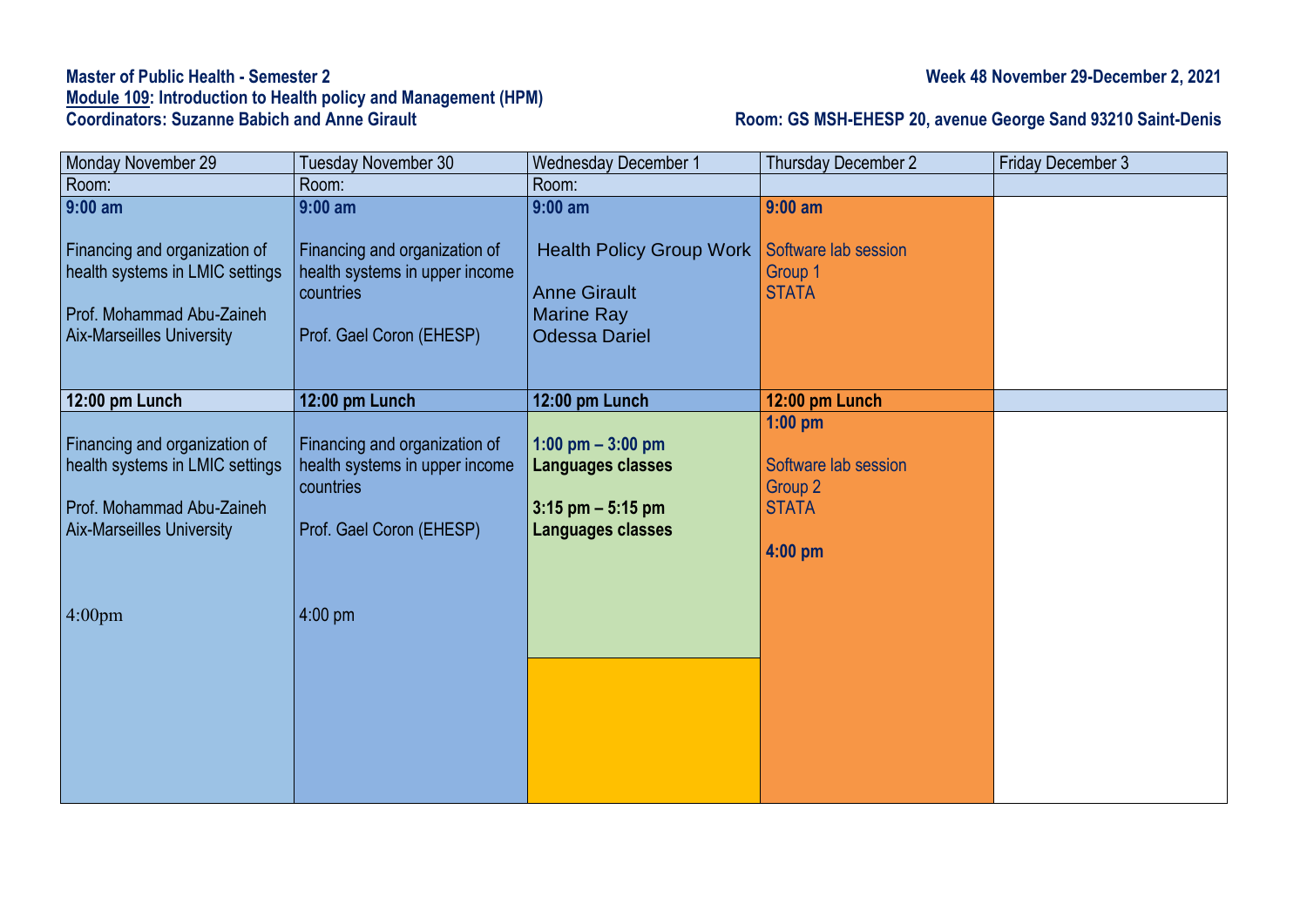### **Master of Public Health - Semester 2 Week 2 January 10-13, 2022**

# **Module 109: Introduction to Health policy and management (HPM)**

### **Room: GS MSH-EHESP 20, avenue George Sand 93210 Saint-Denis**

| Monday January 10                                              | Tuesday January 11                     | Wednesday January 12         | Thursday January 13               | Friday January 14 |
|----------------------------------------------------------------|----------------------------------------|------------------------------|-----------------------------------|-------------------|
| Room:                                                          | Room:                                  | Room:                        |                                   |                   |
| $9:00$ am                                                      | $9:00$ am                              | $9:00$ am                    | $9:00$ am<br>Software lab session |                   |
| <b>Pharmaceutical innovation</b><br>and implication for public | Health Informatics (online)            | <b>Health Leadership</b>     | Group 1<br><b>STATA</b>           |                   |
| health                                                         | <b>Prof. Laurie Marraud</b><br>(EHESP) | <b>Odessa Dariel (EHESP)</b> |                                   |                   |
| Sauman Singh                                                   |                                        |                              |                                   |                   |
| 12:00 pm Lunch                                                 | 12:00 pm Lunch                         | 12:00 pm Lunch               | 12:00 pm Lunch                    |                   |
| $1:00$ pm                                                      | $1:00$ pm                              | 1:00 pm $-$ 3:00 pm          | $1:00$ pm                         |                   |
|                                                                |                                        | Languages classes            |                                   |                   |
| <b>Pharmaceutical markets</b>                                  | Health Informatics (online)            |                              | Software lab session              |                   |
| and regulation                                                 |                                        | $3:15$ pm $-5:15$ pm         | <b>Group 2STATA</b>               |                   |
|                                                                | Prof. Laurie Marraud                   | Languages classes            |                                   |                   |
| Sauman Singh                                                   | (EHESP)                                |                              |                                   |                   |
|                                                                |                                        |                              |                                   |                   |
| $4:00 \text{ pm}$                                              | 4:00 <sub>pm</sub>                     |                              |                                   |                   |
|                                                                |                                        |                              |                                   |                   |
|                                                                |                                        |                              |                                   |                   |

**Pandemic conditions will determine whether classes will be online or in ROOM GS= Large Room Rez-de Chaussée /Ground Floor PS: Petite Salle Rez-de – Chaussée/Ground Floor**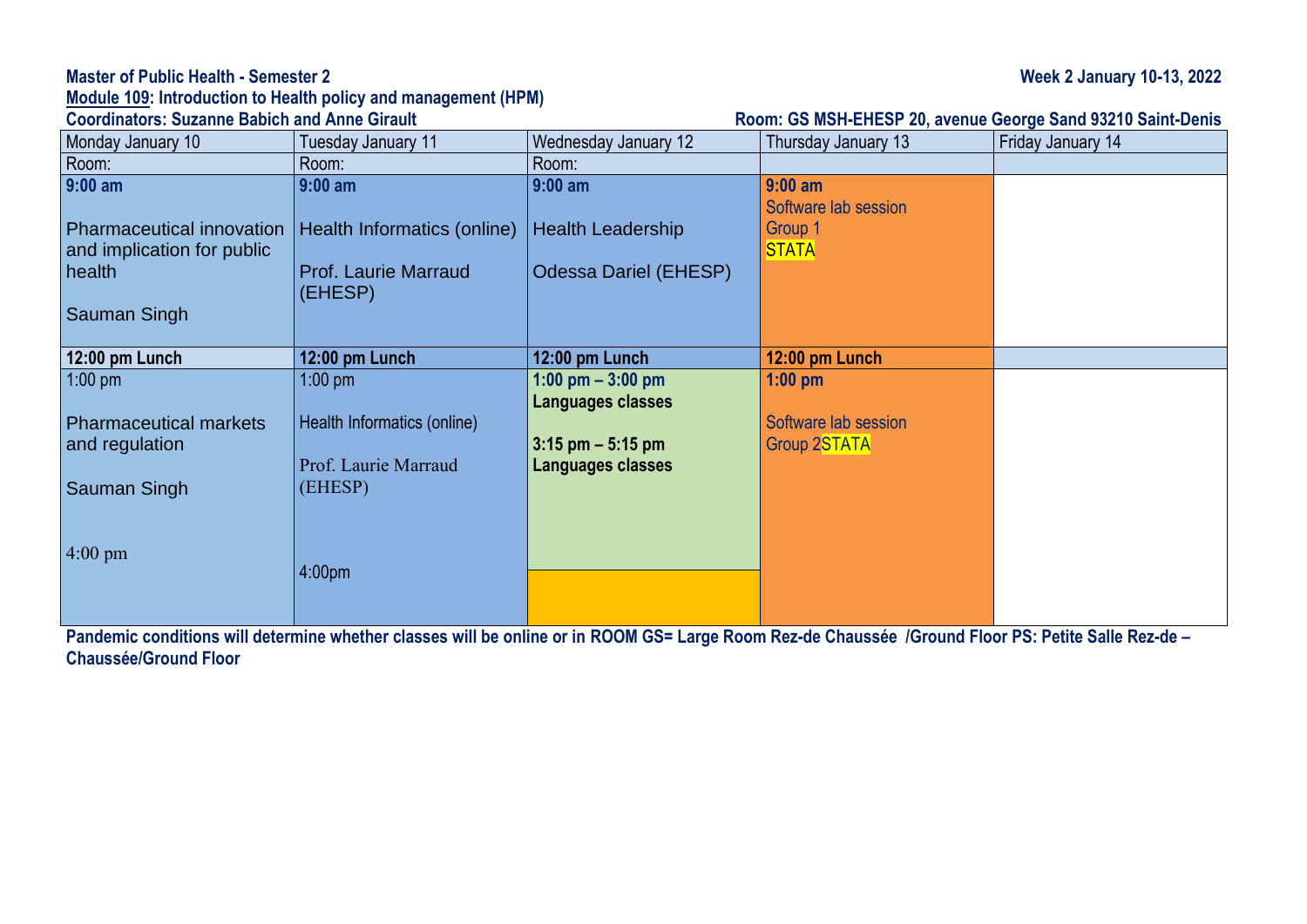## **Master of Public Health - Semester 2 Week 6 February 7-9, 2022 Module 110: Introduction to Health policy and management (HPM)**

## **Room: GS MSH-EHESP 20, avenue George Sand 93210 Saint-Denis**

| Monday February 7            | Tuesday February 8                 | Wednesday February 9          | Thursday February 10 | <b>Friday February 11</b> |
|------------------------------|------------------------------------|-------------------------------|----------------------|---------------------------|
| Room: GS + PS RdC            | Room: GS + PS RdC                  | Room: GS + PS RdC             |                      |                           |
| $9:00$ am                    | $9:00$ am                          | $9:00$ am                     |                      |                           |
|                              |                                    |                               |                      |                           |
| Development funding, actors  | Interests, Culture, and Chaos:     | Health policy and management: |                      |                           |
| and policies                 | <b>Understanding Health System</b> | Practical case applications   |                      |                           |
|                              | Responses to COVID-19              |                               |                      |                           |
| Prof. Egil Marstein (Indiana |                                    | Policy project round-up       |                      |                           |
| University)                  | Prof. Egil Marstein                |                               |                      |                           |
|                              |                                    | Prof. Suzanne Babich          |                      |                           |
|                              |                                    |                               |                      |                           |
| 12:00 pm Lunch               | 12:00 pm Lunch                     | 12:00 pm Lunch                |                      |                           |
| $1:00$ pm                    | $1:00$ pm                          | 1:00 pm $-$ 3:00 pm           |                      |                           |
|                              |                                    | Languages classes             |                      |                           |
| Mental Health Care: Problems | Health policy and management:      |                               |                      |                           |
| and Solutions                | Practical case applications        | $3:15$ pm $-5:15$ pm          |                      |                           |
|                              |                                    | Languages classes             |                      |                           |
| <b>Prof. Suzanne Babich</b>  | Prof. Suzanne Babich               |                               |                      |                           |
|                              |                                    |                               |                      |                           |
|                              |                                    |                               |                      |                           |
| $4:00$ pm                    | $4:00$ pm                          |                               |                      |                           |
|                              |                                    |                               |                      |                           |
|                              | Languages Classes                  |                               |                      |                           |
|                              | <b>French advanced Level</b>       |                               |                      |                           |
|                              | (Room: 306)                        |                               |                      |                           |

Pandemic conditions will determine whether classes will be online or in ROOM GS= Large Room Rez-de Chaussée /Ground Floor

**PS: Petite Salle Rez-de – Chaussée/Ground Floor**